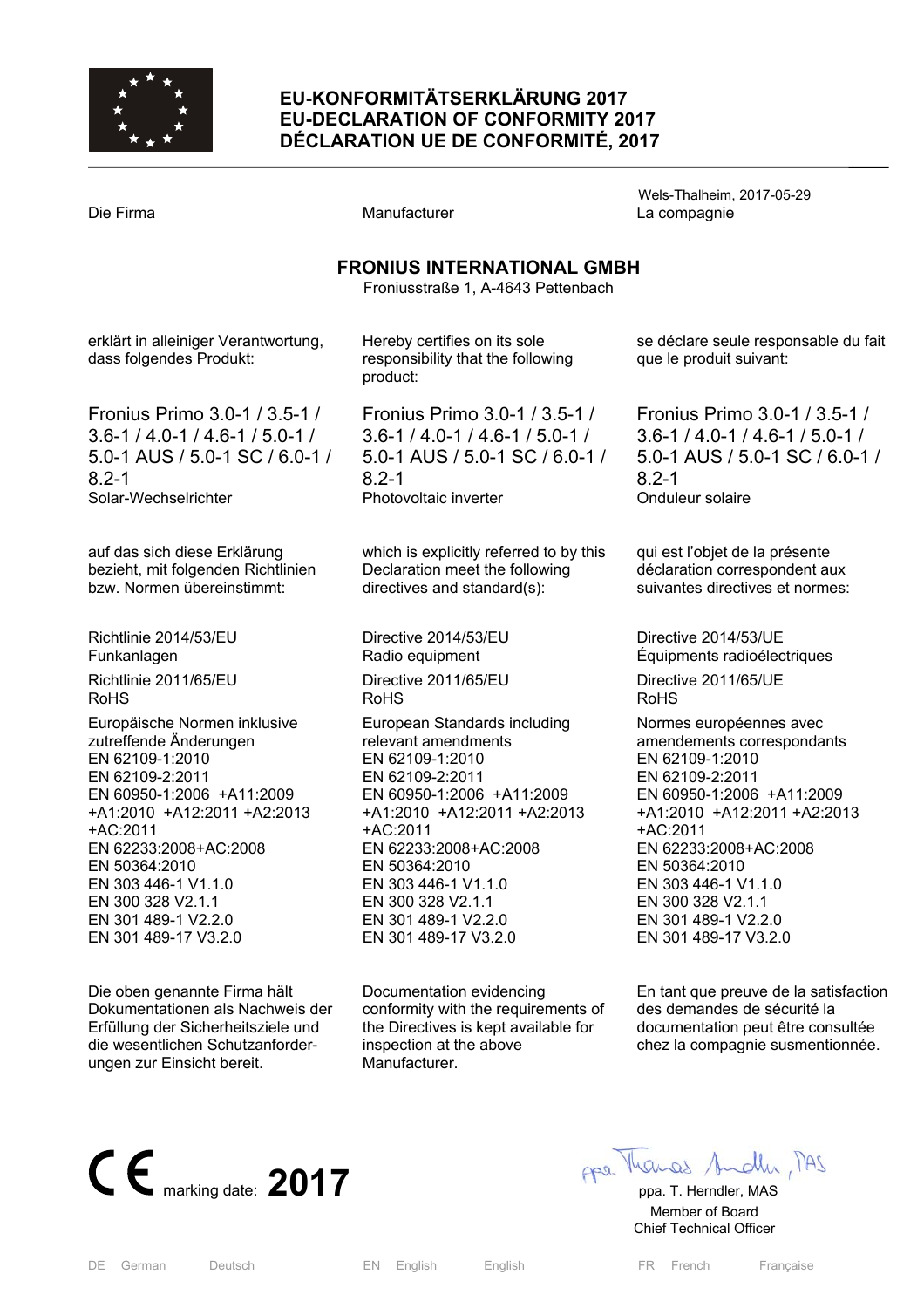

#### **EU-DECLARATION OF CONFORMITY 2017 DICHIARAZIONE DI CONFORMITÀ UE, 2017 DECLARACIÓN UE DE CONFORMIDAD, 2017**

Manufacturer Costruttore La empresa

Wels-Thalheim, 2017-05-29

# **FRONIUS INTERNATIONAL GMBH**

Froniusstraße 1, A-4643 Pettenbach

Hereby certifies on its sole responsibility that the following product:

Fronius Primo 3.0-1 / 3.5-1 / 3.6-1 / 4.0-1 / 4.6-1 / 5.0-1 / 5.0-1 AUS / 5.0-1 SC / 6.0-1 / 8.2-1 Photovoltaic inverter

which is explicitly referred to by this Declaration meet the following directives and standard(s):

Directive 2014/53/EU Radio equipment

Directive 2011/65/EU RoHS

European Standards including relevant amendments EN 62109-1:2010 EN 62109-2:2011 EN 60950-1:2006 +A11:2009 +A1:2010 +A12:2011 +A2:2013 +AC:2011 EN 62233:2008+AC:2008 EN 50364:2010 EN 303 446-1 V1.1.0 EN 300 328 V2.1.1 EN 301 489-1 V2.2.0 EN 301 489-17 V3.2.0

Documentation evidencing conformity with the requirements of the Directives is kept available for inspection at the above Manufacturer.



Con la presente certifica dichiara la sua esclusiva responsabilità che il seguente prodotto:

Fronius Primo 3.0-1 / 3.5-1 / 3.6-1 / 4.0-1 / 4.6-1 / 5.0-1 / 5.0-1 AUS / 5.0-1 SC / 6.0-1 / 8.2-1 Inverter solare

al quale è esplicitamente riferita questa dichiarazione, è conforme alle seguente direttive e agli seguenti standard:

Direttiva 2014/53/UE Apparecchiature radio

Direttiva 2011/65/UE RoHS

Norme europee e rispettive modifiche EN 62109-1:2010 EN 62109-2:2011 EN 60950-1:2006 +A11:2009 +A1:2010 +A12:2011 +A2:2013 +AC:2011 EN 62233:2008+AC:2008 EN 50364:2010 EN 303 446-1 V1.1.0 EN 300 328 V2.1.1 EN 301 489-1 V2.2.0 EN 301 489-17 V3.2.0

La documentazione attestante la conformità alle richieste delle direttive sarà tenuta a disposizione per ispezioni presso il sopracitato costruttore.

declara bajo su exclusiva responsabilidad que el siguiente producto:

Fronius Primo 3.0-1 / 3.5-1 / 3.6-1 / 4.0-1 / 4.6-1 / 5.0-1 / 5.0-1 AUS / 5.0-1 SC / 6.0-1 / 8.2-1 Inversor solar

al que se refiere la presente declaración está conforme con las siguientes directivas y normas:

Directiva 2014/53/UE Equipos radioeléctricos

Directiva 2011/65/UE RoHS

Normas europeas incluidas las modificaciones correspondientes EN 62109-1:2010 EN 62109-2:2011 EN 60950-1:2006 +A11:2009 +A1:2010 +A12:2011 +A2:2013 +AC:2011 EN 62233:2008+AC:2008 EN 50364:2010 EN 303 446-1 V1.1.0 EN 300 328 V2.1.1 EN 301 489-1 V2.2.0 EN 301 489-17 V3.2.0

La empresa mencionada anteriormente tiene a disposición para inspección los documentos que confirman el cumplimiento de los objetivos de seguridad y los requisitos de protección esenciales.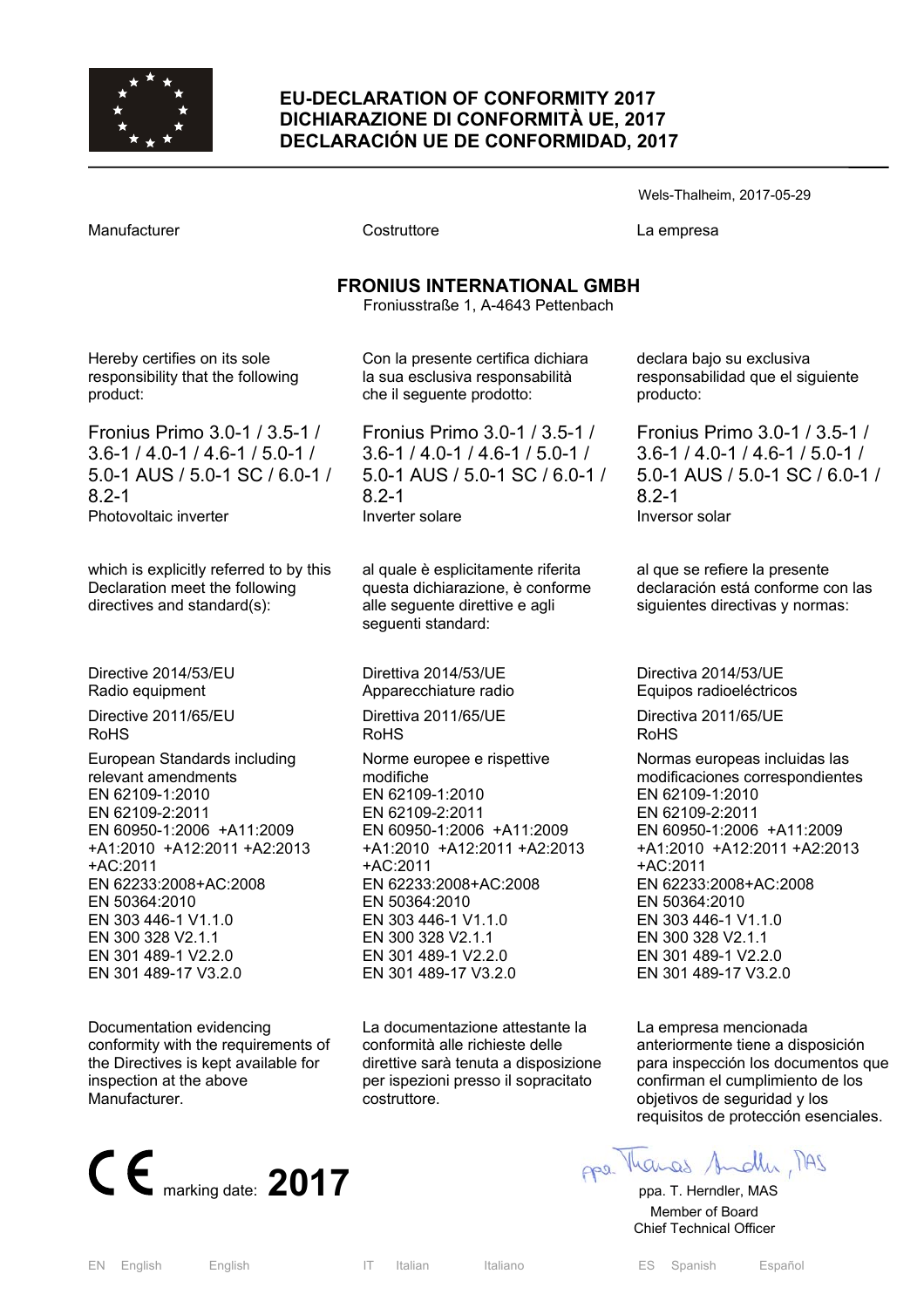

## **EU-OVERENSSTEMMELSESERKLÆRING 2017 EU-CONFORMITEITSVERKLARING 2017 DECLARAÇÃO UE DE CONFORMIDADE, 2017**

Wels-Thalheim, 2017-05-29

Virksomheden **De firma** De firma A empresa

## **FRONIUS INTERNATIONAL GMBH**

Froniusstraße 1, A-4643 Pettenbach

Hermed erklærer vi, at følgende produkt:

Fronius Primo 3.0-1 / 3.5-1 / 3.6-1 / 4.0-1 / 4.6-1 / 5.0-1 / 5.0-1 AUS / 5.0-1 SC / 6.0-1 / 8.2-1 Solcellevekselretter

som denne erklæring vedrører, stemmer overens med følgende direktiver og standarder:

Direktiv 2014/53/EU Radioudstyr Direktiv 2011/65/EU RoHS

Europæiske standarder inklusive relevante ændringer EN 62109-1:2010 EN 62109-2:2011 EN 60950-1:2006 +A11:2009 +A1:2010 +A12:2011 +A2:2013 +AC:2011 EN 62233:2008+AC:2008 EN 50364:2010 EN 303 446-1 V1.1.0 EN 300 328 V2.1.1 EN 301 489-1 V2.2.0 EN 301 489-17 V3.2.0

Ovennævnte virksomhed opbevarer dokumentation som bevis for opfyldelsen af sikkerhedsmålene og de grundlæggende beskyttelseskrav, således at det er muligt at få indsigt i denne dokumentation.



verklaart in enige verantwoordelijkheid, dat het volgende product:

Fronius Primo 3.0-1 / 3.5-1 / 3.6-1 / 4.0-1 / 4.6-1 / 5.0-1 / 5.0-1 AUS / 5.0-1 SC / 6.0-1 / 8.2-1 Solar-inverter

waarop deze verklaring betrekking heeft, met volgende richtlijnen resp. normen overeenstemt:

Richtlijn 2014/53/EU Radioapparatuur Richtlijn 2011/65/EU

RoHS

Europese normen incl. bijbehorende wiizigingsbladen EN 62109-1:2010 EN 62109-2:2011 EN 60950-1:2006 +A11:2009 +A1:2010 +A12:2011 +A2:2013 +AC:2011 EN 62233:2008+AC:2008 EN 50364:2010 EN 303 446-1 V1.1.0 EN 300 328 V2.1.1 EN 301 489-1 V2.2.0 EN 301 489-17 V3.2.0

De hierboven genoemde firma houdt documentatie als bewijs voor de vervulling van de veiligheidsdoelen en de essentiële veiligheidseisen ter inzage gereed.

na qualidade de único responsável, declara que o seguinte produto:

Fronius Primo 3.0-1 / 3.5-1 / 3.6-1 / 4.0-1 / 4.6-1 / 5.0-1 / 5.0-1 AUS / 5.0-1 SC / 6.0-1 / 8.2-1 Conversor solar

que diz respeito à presente declaração, cumpre as seguintes directivas e normas:

Directiva 2014/53/UE Equipamentos de rádio Directiva 2011/65/UE RoHS

Normas Europeias incluindo emendas aplicáveis EN 62109-1:2010 EN 62109-2:2011 EN 60950-1:2006 +A11:2009 +A1:2010 +A12:2011 +A2:2013 +AC:2011 EN 62233:2008+AC:2008 EN 50364:2010 EN 303 446-1 V1.1.0 EN 300 328 V2.1.1 EN 301 489-1 V2.2.0 EN 301 489-17 V3.2.0

A empresa acima mencionada mantém a documentação para consulta disponível, a título de comprovação do cumprimento dos objectivos de segurança e dos requisitos de segurança essenciais.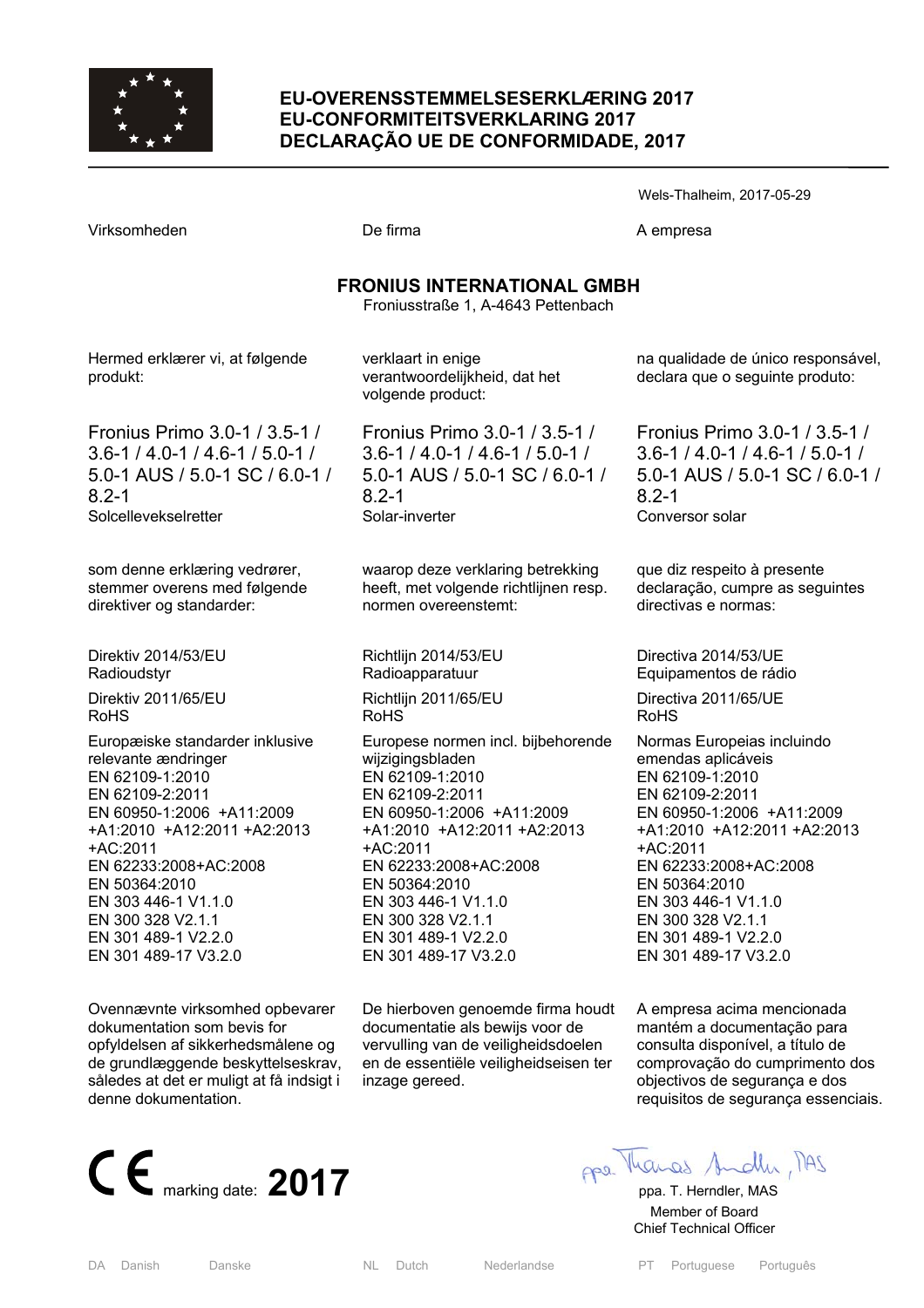

## **EU-MEGFELELŐSÉGI NYILATKOZAT 2017 EÚ VYHLÁSENIE O ZHODE 2017 EU PROHLÁŠENÍ O SHODĚ 2017**

Wels-Thalheim, 2017-05-29

A vállalat Společnost Nýrobca Společnost Společnost

## **FRONIUS INTERNATIONAL GMBH**

Froniusstraße 1, A-4643 Pettenbach

a saját kizárólagos felelősségére nyilatkozza, hogy a következő termék:

Fronius Primo 3.0-1 / 3.5-1 / 3.6-1 / 4.0-1 / 4.6-1 / 5.0-1 / 5.0-1 AUS / 5.0-1 SC / 6.0-1 / 8.2-1 Szolár inverter

a saját kizárólagos felelősségére nyilatkozza, hogy a következő termék:

2014/53/EU irányelv Rádióberendezések

2011/65/EU irányelv RoHS

az európai szabványoknak, beleértve a változtatásokat is EN 62109-1:2010 EN 62109-2:2011 EN 60950-1:2006 +A11:2009 +A1:2010 +A12:2011 +A2:2013 +AC:2011 EN 62233:2008+AC:2008 EN 50364:2010 EN 303 446-1 V1.1.0 EN 300 328 V2.1.1 EN 301 489-1 V2.2.0 EN 301 489-17 V3.2.0

A fent említett vállalat a dokumentációkat betekintés céljára készenlétben tartja, a biztonsági célkitűzések teljesítésének és a lényeges biztonsági követelmények teljesítésének a bizonyítására.



prehlasuje na vlastnú zodpovednosť, že následujúcí výrobok:

Fronius Primo 3.0-1 / 3.5-1 / 3.6-1 / 4.0-1 / 4.6-1 / 5.0-1 / 5.0-1 AUS / 5.0-1 SC / 6.0-1 / 8.2-1 Fotovoltaický invertor

na ktorý sa toto prehlasenie o shode vzťahuje, zodpovedá následujúcím predpisom a normam:

Smernica 2014/53/EÚ Rádiových zariadení Smernica 2011/65/EÚ RoHS Európske normy vrátane príslušných zmien EN 62109-1:2010 EN 62109-2:2011 EN 60950-1:2006 +A11:2009 +A1:2010 +A12:2011 +A2:2013 +AC:2011 EN 62233:2008+AC:2008 EN 50364:2010 EN 303 446-1 V1.1.0 EN 300 328 V2.1.1 EN 301 489-1 V2.2.0 EN 301 489-17 V3.2.0

Výššie uvedená firma udržuje technickú dokumentáciu ako dókaz naplňovánia bezpečnostných a ochranných požiadaviek a je pripravená predložit ju k nahliadnutiu.

prohlašuje s výhradní zodpovědností, že následující výrobek:

Fronius Primo 3.0-1 / 3.5-1 / 3.6-1 / 4.0-1 / 4.6-1 / 5.0-1 / 5.0-1 AUS / 5.0-1 SC / 6.0-1 / 8.2-1 Solární střídač

na který se toto prohlášení vztahuje, odpovídá následujícím směrnicím, resp. normám:

Směrnice 2014/53/EU Rádiových zařízení

Směrnice 2011/65/EU RoHS

Evropské normy včetně případných změn EN 62109-1:2010 EN 62109-2:2011 EN 60950-1:2006 +A11:2009 +A1:2010 +A12:2011 +A2:2013 +AC:2011 EN 62233:2008+AC:2008 EN 50364:2010 EN 303 446-1 V1.1.0 EN 300 328 V2.1.1 EN 301 489-1 V2.2.0 EN 301 489-17 V3.2.0

Výše uvedená společnost uchovává dokumentaci k nahlédnutí jako důkaz splnění bezpečnostních cílů a podstatných ochranných opatření.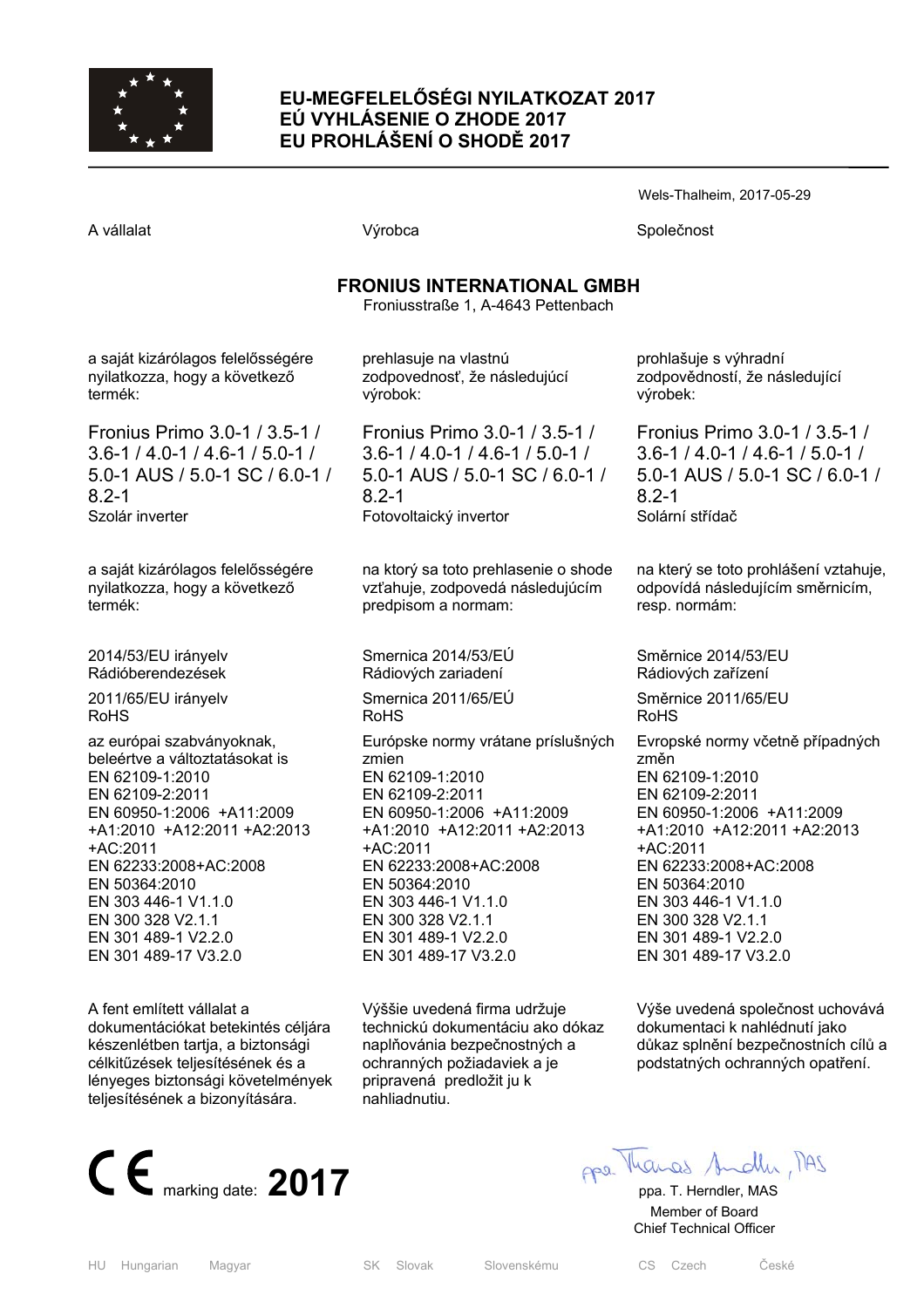

## **EU-KONFORMITÄTSERKLÄRUNG 2017 AB UYGUNLUK BEYANI 2017 DEKLARACJA ZGODNOŚCI UE 2017**

Wels-Thalheim, 2017-05-29

Die Firma Üretici firma Firma

# **FRONIUS INTERNATIONAL GMBH**

Froniusstraße 1, A-4643 Pettenbach

erklärt in alleiniger Verantwortung, dass folgendes Produkt:

Fronius Primo 3.0-1 / 3.5-1 / 3.6-1 / 4.0-1 / 4.6-1 / 5.0-1 / 5.0-1 AUS / 5.0-1 SC / 6.0-1 / 8.2-1 Solar-Wechselrichter

auf das sich diese Erklärung bezieht, mit folgenden Richtlinien bzw. Normen übereinstimmt:

Richtlinie 2014/53/EU Funkanlagen Richtlinie 2011/65/EU RoHS

Europäische Normen inklusive zutreffende Änderungen EN 62109-1:2010 EN 62109-2:2011 EN 60950-1:2006 +A11:2009 +A1:2010 +A12:2011 +A2:2013 +AC:2011 EN 62233:2008+AC:2008 EN 50364:2010 EN 303 446-1 V1.1.0 EN 300 328 V2.1.1 EN 301 489-1 V2.2.0 EN 301 489-17 V3.2.0

Die oben genannte Firma hält Dokumentationen als Nachweis der Erfüllung der Sicherheitsziele und die wesentlichen Schutzanforderungen zur Einsicht bereit.



işbu belgede aşağıdaki ürünün kendi sorumluluğunda olduğunu onaylar:

Fronius Primo 3.0-1 / 3.5-1 / 3.6-1 / 4.0-1 / 4.6-1 / 5.0-1 / 5.0-1 AUS / 5.0-1 SC / 6.0-1 / 8.2-1 Solar inverter

bu beyan ile ilişkili olarak, aşağıdaki yönetmelikleri veya normları yerine getirir:

2014/53/EC sayılı yönetmelik Telsiz cihazları

2011/65/EG sayılı yönetmelik RoHS

İlgili değişiklikleri içeren Avrupa normları EN 62109-1:2010 EN 62109-2:2011 EN 60950-1:2006 +A11:2009 +A1:2010 +A12:2011 +A2:2013 +AC:2011 EN 62233:2008+AC:2008 EN 50364:2010 EN 303 446-1 V1.1.0 EN 300 328 V2.1.1 EN 301 489-1 V2.2.0 EN 301 489-17 V3.2.0

Yukarıda adı geçen üretici firma dokümanları güvenlik hedeflerini yerine getirme kanıtı olarak ve önemli korunma gereksinimlerine herhangi bir zamanda bakmak için tutar

oświadcza na własną odpowiedzialność, że następujący produkt:

Fronius Primo 3.0-1 / 3.5-1 / 3.6-1 / 4.0-1 / 4.6-1 / 5.0-1 / 5.0-1 AUS / 5.0-1 SC / 6.0-1 / 8.2-1 Falownik solarny

do którego odnosi się niniejsza deklaracja, jest zgodny z następującymi dyrektywami i normami:

Dyrektywa 2014/53/UE Urządzeń radiowych

Dyrektywa 2011/65/UE RoHS

Normy europejskie łącznie z odpowiednimi zmianami EN 62109-1:2010 EN 62109-2:2011 EN 60950-1:2006 +A11:2009 +A1:2010 +A12:2011 +A2:2013 +AC:2011 EN 62233:2008+AC:2008 EN 50364:2010 EN 303 446-1 V1.1.0 EN 300 328 V2.1.1 EN 301 489-1 V2.2.0 EN 301 489-17 V3.2.0

Wyżej wymieniona firma jest w posiadaniu dokumentacji, stanowiącej świadectwo spełnienia norm bezpieczeństwa i zapewnienia wymaganego poziomu zabezpieczeń, i udostępnia ją na żądanie.

 Member of Board Chief Technical Officer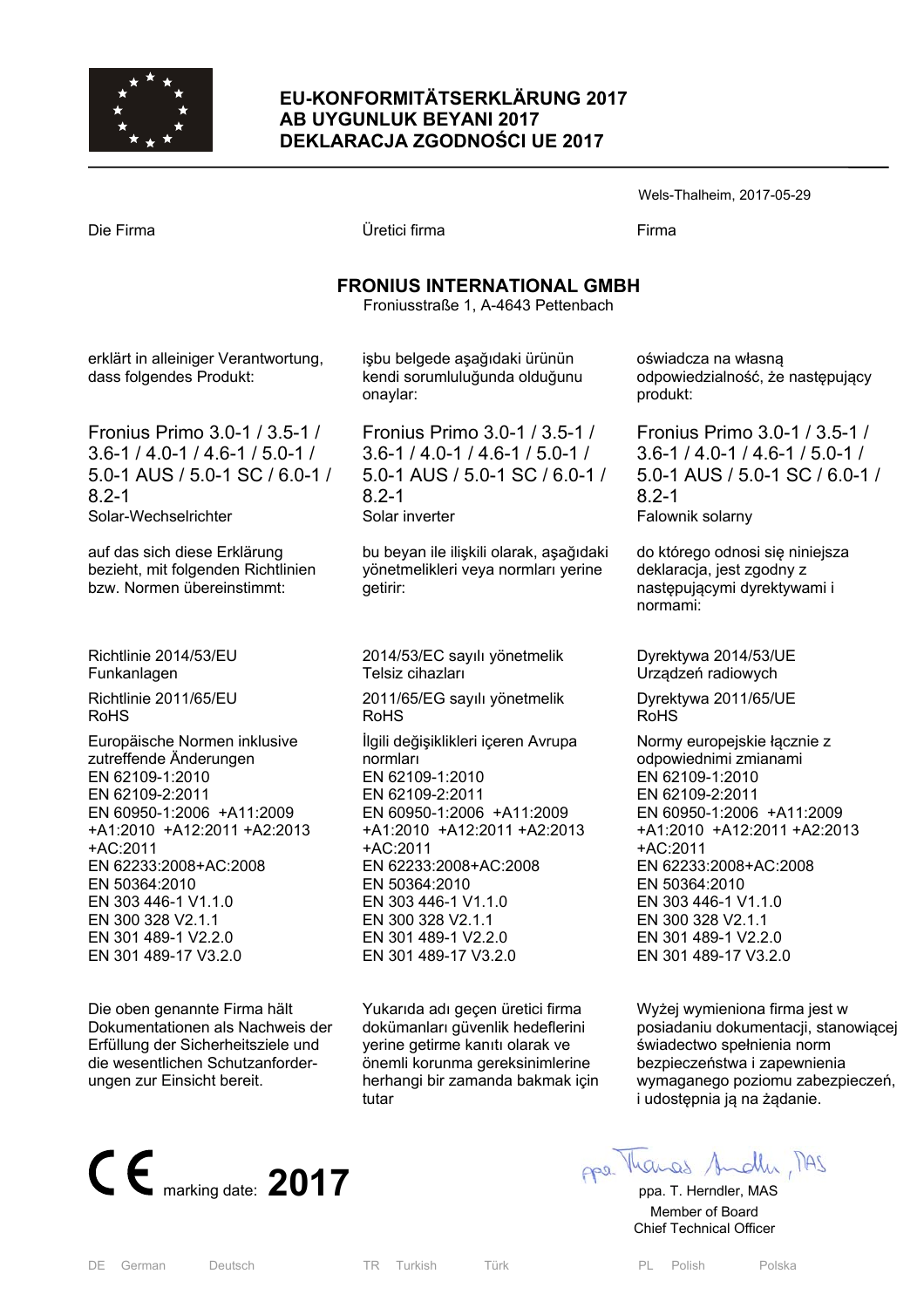

#### **EU-DECLARATION OF CONFORMITY 2017 ∆ΗΛΩΣΗ ΣΥΜΜΟΡΦΩΣΗΣ ΕΕ 2017 ЕС-ДЕКЛАРАЦИЯ ЗА СЪОТВЕТСТВИЕ 2017**

Manufacturer Γιατροποιής Η εταιρεία Παραστού του Φυρωα

**FRONIUS INTERNATIONAL GMBH**  Froniusstraße 1, A-4643 Pettenbach

Hereby certifies on its sole responsibility that the following product:

Fronius Primo 3.0-1 / 3.5-1 / 3.6-1 / 4.0-1 / 4.6-1 / 5.0-1 / 5.0-1 AUS / 5.0-1 SC / 6.0-1 / 8.2-1 Photovoltaic inverter

which is explicitly referred to by this Declaration meet the following directives and standard(s):

Directive 2014/53/EU Radio equipment

Directive 2011/65/EU RoHS

European Standards including relevant amendments EN 62109-1:2010 EN 62109-2:2011 EN 60950-1:2006 +A11:2009 +A1:2010 +A12:2011 +A2:2013 +AC:2011 EN 62233:2008+AC:2008 EN 50364:2010 EN 303 446-1 V1.1.0 EN 300 328 V2.1.1 EN 301 489-1 V2.2.0 EN 301 489-17 V3.2.0

Documentation evidencing conformity with the requirements of the Directives is kept available for inspection at the above Manufacturer.



δηλώνει με αποκλειστική ευθύνη ότι το κάτωθι προϊόν:

Fronius Primo 3.0-1 / 3.5-1 / 3.6-1 / 4.0-1 / 4.6-1 / 5.0-1 / 5.0-1 AUS / 5.0-1 SC / 6.0-1 / 8.2-1 Ηλιακός μετατροπέας

στο οποίο αναφέρεται η παρούσα δήλωση, συμμορφώνεται με τις ακόλουθες οδηγίες και πρότυπα:

Οδηγία 2014/53/EE Pαδιοεξοπλισμού Οδηγία 2011/65/EE RoHS

Ευρωπαϊκά πρότυπα συμπ. τυχόν τροποποιήσεων EN 62109-1:2010 EN 62109-2:2011 EN 60950-1:2006 +A11:2009 +A1:2010 +A12:2011 +A2:2013 +AC:2011 EN 62233:2008+AC:2008 EN 50364:2010 EN 303 446-1 V1.1.0 EN 300 328 V2.1.1 EN 301 489-1 V2.2.0 EN 301 489-17 V3.2.0

Η ως άνω αναφερόμενη εταιρεία διατηρεί σε ετοιμότητα για έλεγχο τις τεκμηριώσεις ως απόδειξη της εκπλήρωσης των στόχων ασφαλείας και των ουσιωδών απαιτήσεωνπροστασίας.

на своя собствена отговорност декларира, че следният продукт:

Wels-Thalheim, 2017-05-29

Fronius Primo 3.0-1 / 3.5-1 / 3.6-1 / 4.0-1 / 4.6-1 / 5.0-1 / 5.0-1 AUS / 5.0-1 SC / 6.0-1 / 8.2-1 Соларен преобразувател

за който се отнася тази декларация, съответства на следните директиви, респ. стандарти:

Директива 2014/53/ЕC Pадиосъоръжения

Директива 2011/65/EC RoHS

Европейски норми вкл. съответните изменения EN 62109-1:2010 EN 62109-2:2011 EN 60950-1:2006 +A11:2009 +A1:2010 +A12:2011 +A2:2013 +AC:2011 EN 62233:2008+AC:2008 EN 50364:2010 EN 303 446-1 V1.1.0 EN 300 328 V2.1.1 EN 301 489-1 V2.2.0 EN 301 489-17 V3.2.0

Гореспоменатата фирма може да предостави за справка документи като доказателство за покриването на нормите за безопасност и съществените изисквания за безопасност.

 Member of Board Chief Technical Officer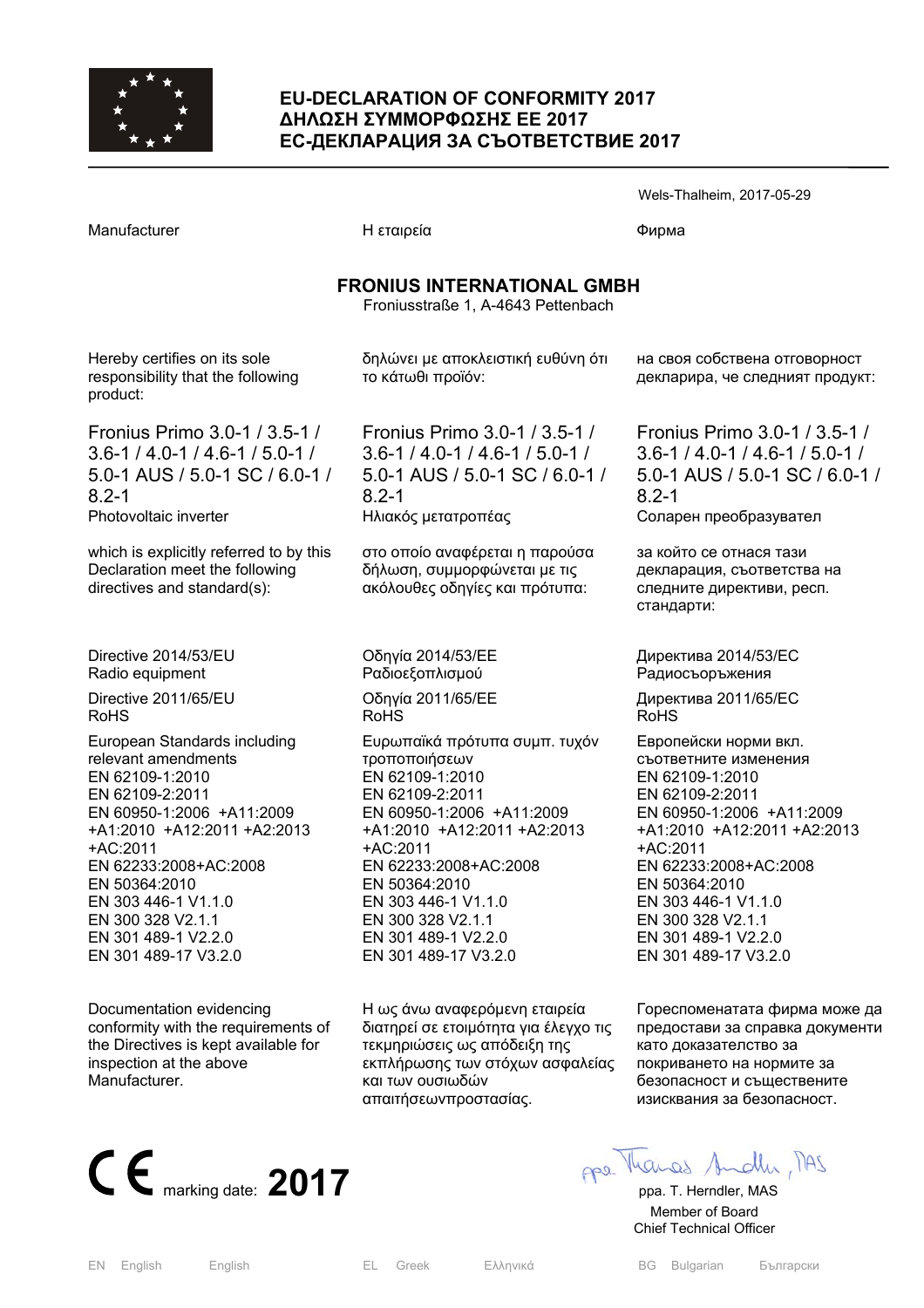

#### **EU-DECLARATION OF CONFORMITY 2017 ES ATITIKTIES DEKLARACIJA 2017 ES ATBILSTĪBAS DEKLARĀCIJA 2017**

| Manufacturer                                                                                                                                                                                                                                                                                           | Bendrovė                                                                                                                                                                                                                                                                                             | Uzņēmums                                                                                                                                                                                                                                                                                                 |  |  |
|--------------------------------------------------------------------------------------------------------------------------------------------------------------------------------------------------------------------------------------------------------------------------------------------------------|------------------------------------------------------------------------------------------------------------------------------------------------------------------------------------------------------------------------------------------------------------------------------------------------------|----------------------------------------------------------------------------------------------------------------------------------------------------------------------------------------------------------------------------------------------------------------------------------------------------------|--|--|
| <b>FRONIUS INTERNATIONAL GMBH</b><br>Froniusstraße 1, A-4643 Pettenbach                                                                                                                                                                                                                                |                                                                                                                                                                                                                                                                                                      |                                                                                                                                                                                                                                                                                                          |  |  |
| Hereby certifies on its sole<br>responsibility that the following<br>product:                                                                                                                                                                                                                          | prisiimdama visą atsakomybę<br>pareiškia, kad šis produktas:                                                                                                                                                                                                                                         | ar pilnu atbildību deklarē, ka<br>turpmāk nosauktais produkts:                                                                                                                                                                                                                                           |  |  |
| Fronius Primo 3.0-1 / 3.5-1 /<br>$3.6 - 1 / 4.0 - 1 / 4.6 - 1 / 5.0 - 1 /$<br>5.0-1 AUS / 5.0-1 SC / 6.0-1 /<br>$8.2 - 1$<br>Photovoltaic inverter                                                                                                                                                     | Fronius Primo 3.0-1 / 3.5-1 /<br>$3.6 - 1 / 4.0 - 1 / 4.6 - 1 / 5.0 - 1 /$<br>5.0-1 AUS / 5.0-1 SC / 6.0-1 /<br>$8.2 - 1$<br>Saules energijos inverteris                                                                                                                                             | Fronius Primo 3.0-1 / 3.5-1 /<br>$3.6 - 1 / 4.0 - 1 / 4.6 - 1 / 5.0 - 1 /$<br>5.0-1 AUS / 5.0-1 SC / 6.0-1 /<br>$8.2 - 1$<br>Solārais sprieguma invertors                                                                                                                                                |  |  |
| which is explicitly referred to by this<br>Declaration meet the following<br>directives and standard(s):                                                                                                                                                                                               | kuriam skirta ši deklaracija, atitinka<br>šias normas ir standartus:                                                                                                                                                                                                                                 | uz kuru attiecas šī deklarācija,<br>atbilst šādām direktīvām vai<br>standartiem:                                                                                                                                                                                                                         |  |  |
| Directive 2014/53/EU<br>Radio equipment<br>Directive 2011/65/EU<br>RoHS                                                                                                                                                                                                                                | Direktyva 2014/53/ES radijo<br>jrenginių<br>Direktyva 2011/65/ES<br><b>RoHS</b>                                                                                                                                                                                                                      | Direktīvā 2014/53/ES radioiekārtu<br>tirgū<br>Direktīvā 2011/65/ES<br>RoHS                                                                                                                                                                                                                               |  |  |
| European Standards including<br>relevant amendments<br>EN 62109-1:2010<br>EN 62109-2:2011<br>EN 60950-1:2006 +A11:2009<br>+A1:2010 +A12:2011 +A2:2013<br>+AC:2011<br>EN 62233:2008+AC:2008<br>EN 50364:2010<br>EN 303 446-1 V1.1.0<br>EN 300 328 V2.1.1<br>EN 301 489-1 V2.2.0<br>EN 301 489-17 V3.2.0 | Europos standartai su atitinkamais<br>pakeitimais<br>EN 62109-1:2010<br>EN 62109-2:2011<br>EN 60950-1:2006 +A11:2009<br>+A1:2010 +A12:2011 +A2:2013<br>+AC:2011<br>EN 62233:2008+AC:2008<br>EN 50364:2010<br>EN 303 446-1 V1.1.0<br>EN 300 328 V2.1.1<br>EN 301 489-1 V2.2.0<br>EN 301 489-17 V3.2.0 | Eiropas standarti, ieskaitot<br>attiecīgos grozījumus<br>EN 62109-1:2010<br>EN 62109-2:2011<br>EN 60950-1:2006 +A11:2009<br>+A1:2010 +A12:2011 +A2:2013<br>+AC:2011<br>EN 62233:2008+AC:2008<br>EN 50364:2010<br>EN 303 446-1 V1.1.0<br>EN 300 328 V2.1.1<br>EN 301 489-1 V2.2.0<br>EN 301 489-17 V3.2.0 |  |  |

Augstāk minētais uzņēmums saglabā dokumentāciju kā apliecinājumu, ka ir izpildīti drošības mērķi un galvenās prasības par aizsardzību.

Wels-Thalheim, 2017-05-29



 Member of Board Chief Technical Officer

Documentation evidencing

inspection at the above

Manufacturer.

conformity with the requirements of the Directives is kept available for

Pirmiau minėta bendrovė gali bet kada pateikti dokumentus, įrodančius, kas laikomasi saugos tikslų ir esminių saugosreikalavimų.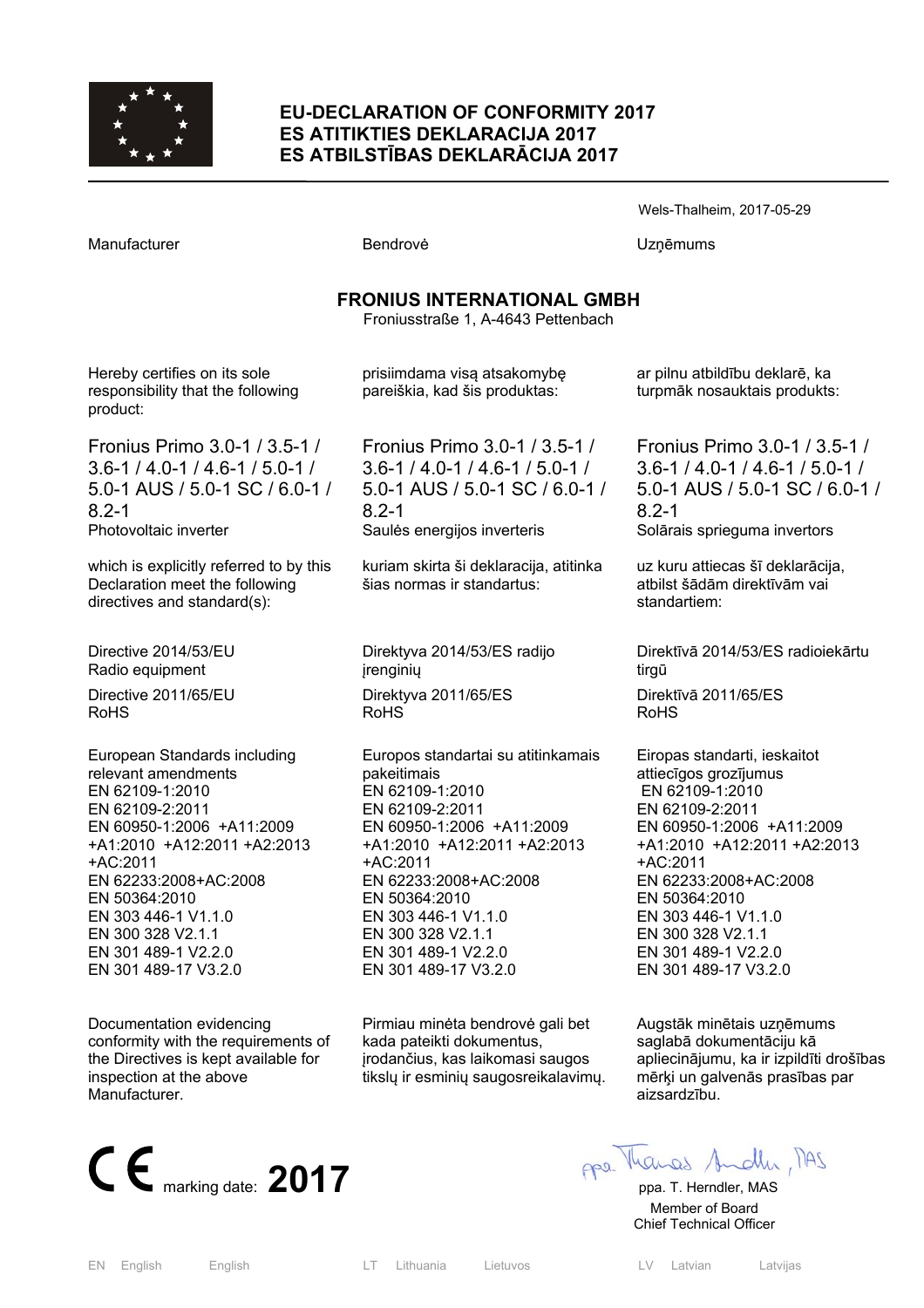

## **EU-KONFORMITÄTSERKLÄRUNG 2017 DECLARAŢIE DE CONFORMITATE CE 2017 IZJAVA O SKLADNOSTI 2017**

Die Firma Firma Podjetje

| <b>FRONIUS INTERNATIONAL GMBH</b><br>Froniusstraße 1, A-4643 Pettenbach |                                     |                                    |  |  |
|-------------------------------------------------------------------------|-------------------------------------|------------------------------------|--|--|
|                                                                         |                                     |                                    |  |  |
| dass folgendes Produkt:                                                 | următorul produs:                   | izjavlja, da naslednji izdelek:    |  |  |
| Fronius Primo 3.0-1 / 3.5-1 /                                           | Fronius Primo 3.0-1 / 3.5-1 /       | Fronius Primo 3.0-1 / 3.5-1        |  |  |
| $3.6 - 1/4.0 - 1/4.6 - 1/5.0 - 1/$                                      | $3.6 - 1/4.0 - 1/4.6 - 1/5.0 - 1/$  | $3.6 - 1/4.0 - 1/4.6 - 1/5.0 - 1/$ |  |  |
| 5.0-1 AUS / 5.0-1 SC / 6.0-1 /                                          | 5.0-1 AUS / 5.0-1 SC / 6.0-1 /      | 5.0-1 AUS / 5.0-1 SC / 6.0-        |  |  |
| $8.2 - 1$                                                               | $8.2 - 1$                           | $8.2 - 1$                          |  |  |
| Solar-Wechselrichter                                                    | invertor solar                      | Solarni pretvornik                 |  |  |
| auf das sich diese Erklärung                                            | la care se referă prezenta          | na katerega se nanaša ta razlaga   |  |  |
| bezieht, mit folgenden Richtlinien                                      | declarație, este în conformitate cu | ustreza naslednjim smernicam oz    |  |  |
| bzw. Normen übereinstimmt:                                              | directivele și normele de mai jos:  | normam:                            |  |  |
| Richtlinie 2014/53/EU                                                   | Directiva 2014/53/EU                | Direktiva 2014/53/EU radijske      |  |  |
| Eunkanlogon                                                             | ochinamontolor radio                | opromo.                            |  |  |

Richt Funkanlagen Richtlinie 2011/65/EU RoHS

Europäische Normen inklusive zutreffende Änderungen EN 62109-1:2010 EN 62109-2:2011 EN 60950-1:2006 +A11:2009 +A1:2010 +A12:2011 +A2:2013 +AC:2011 EN 62233:2008+AC:2008 EN 50364:2010 EN 303 446-1 V1.1.0 EN 300 328 V2.1.1 EN 301 489-1 V2.2.0 EN 301 489-17 V3.2.0

Die oben genannte Firma hält Dokumentationen als Nachweis der Erfüllung der Sicherheitsziele und die wesentlichen Schutzanforderungen zur Einsicht bereit.



echipamentelor radio Directiva 2011/65/EU RoHS

Norme europene inclusiv modificările aferente EN 62109-1:2010 EN 62109-2:2011 EN 60950-1:2006 +A11:2009 +A1:2010 +A12:2011 +A2:2013 +AC:2011 EN 62233:2008+AC:2008 EN 50364:2010 EN 303 446-1 V1.1.0 EN 300 328 V2.1.1 EN 301 489-1 V2.2.0 EN 301 489-17 V3.2.0

Firma numită mai sus păstrează documentaţia necesară ca dovadă a îndeplinirii obiectivelor de securitate şi a cerinţelor de protecţie specifice, pentru a putea fi consultată.

Fronius Primo 3.0-1 / 3.5-1 / 3.6-1 / 4.0-1 / 4.6-1 / 5.0-1 / 5.0-1 AUS / 5.0-1 SC / 6.0-1 /

Wels-Thalheim, 2017-05-29

na katerega se nanaša ta razlaga, ustreza naslednjim smernicam oz.

opreme Direktiva 2011/65/EU RoHS

Evropske norme vključno z zadevnimi spremembami EN 62109- 1:2010 EN 62109-2:2011 EN 60950-1:2006 +A11:2009 +A1:2010 +A12:2011 +A2:2013 +AC:2011 EN 62233:2008+AC:2008 EN 50364:2010 EN 303 446-1 V1.1.0 EN 300 328 V2.1.1 EN 301 489-1 V2.2.0 EN 301 489-17 V3.2.0

Zgoraj navedeno podjetje ima za vpogled na voljo dokumentacije kot dokazilo izpolnjevanja varnostnih ciljev in bistvenih zahtev v zvezi z zaščito.

DE German Deutsch RO Romanian Românesc SL Slovanian Slovenski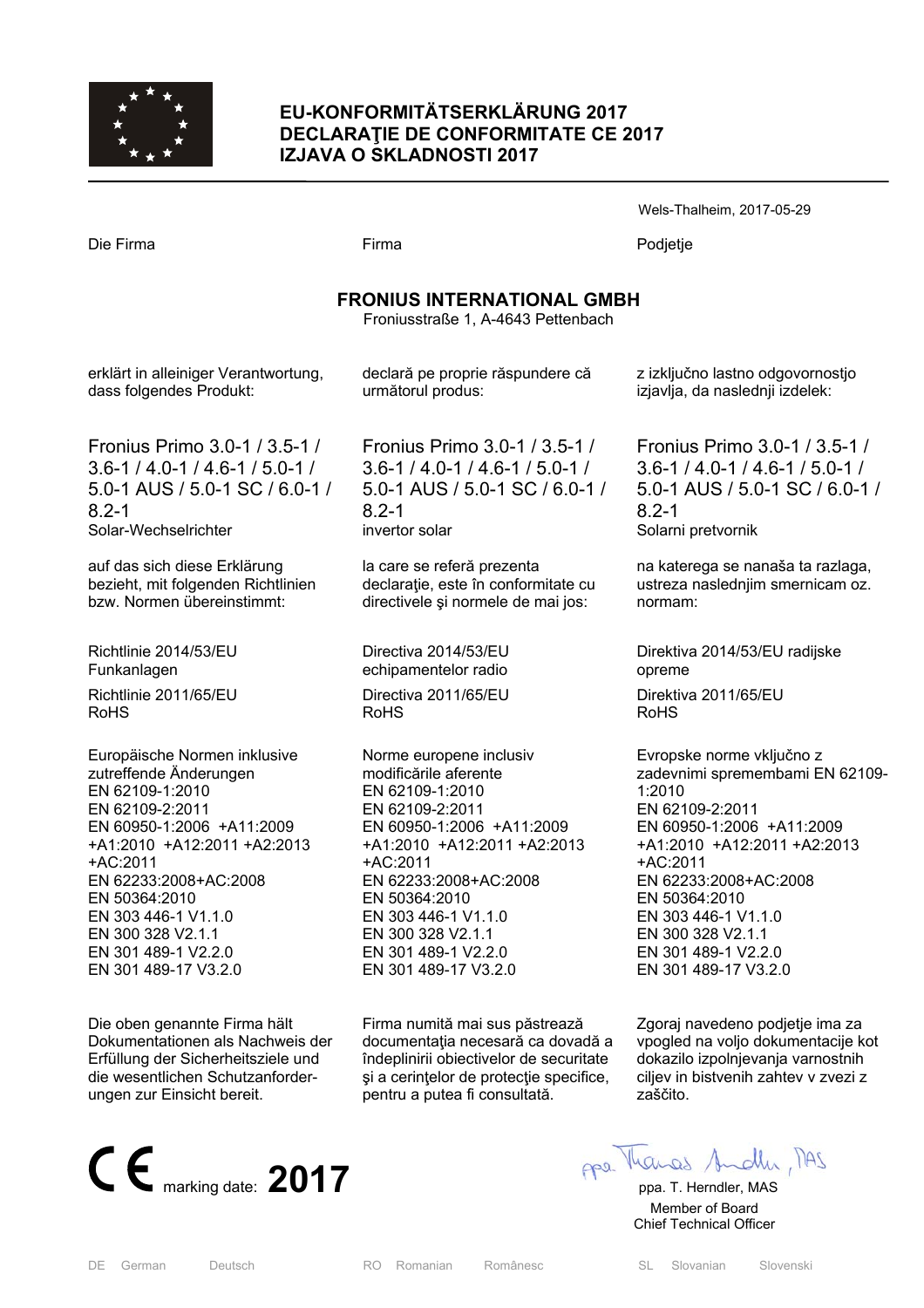

#### **EU-DECLARATION OF CONFORMITY 2017 EU-KONFORMITETSFÖRSÄKRAN 2017 EU-VAATIMUSTENMUKAISUUSVAKUUTUS 2017**

| Manufacturer                                                                                                                                                                                              | Företaget                                                                                                                                                                                           | Yritys                                                                                                                                                                                 |  |  |  |
|-----------------------------------------------------------------------------------------------------------------------------------------------------------------------------------------------------------|-----------------------------------------------------------------------------------------------------------------------------------------------------------------------------------------------------|----------------------------------------------------------------------------------------------------------------------------------------------------------------------------------------|--|--|--|
| <b>FRONIUS INTERNATIONAL GMBH</b><br>Froniusstraße 1, A-4643 Pettenbach                                                                                                                                   |                                                                                                                                                                                                     |                                                                                                                                                                                        |  |  |  |
| Hereby certifies on its sole<br>responsibility that the following<br>product:                                                                                                                             | intygar härmed att följande produkt:                                                                                                                                                                | ilmoittaa yksinomaisella vastuulla,<br>että seuraava tuote:                                                                                                                            |  |  |  |
| Fronius Primo 3.0-1 / 3.5-1 /<br>$3.6 - 1 / 4.0 - 1 / 4.6 - 1 / 5.0 - 1 /$<br>5.0-1 AUS / 5.0-1 SC / 6.0-1 /<br>$8.2 - 1$<br>Photovoltaic inverter                                                        | Fronius Primo 3.0-1 / 3.5-1 /<br>$3.6 - 1 / 4.0 - 1 / 4.6 - 1 / 5.0 - 1 /$<br>5.0-1 AUS / 5.0-1 SC / 6.0-1 /<br>$8.2 - 1$<br>Solcellsväxelriktare                                                   | Fronius Primo 3.0-1 / 3.5-1 /<br>$3.6 - 1 / 4.0 - 1 / 4.6 - 1 / 5.0 - 1 /$<br>5.0-1 AUS / 5.0-1 SC / 6.0-1 /<br>$8.2 - 1$<br>Aurinkoinvertteri                                         |  |  |  |
| which is explicitly referred to by this<br>Declaration meet the following<br>directives and standard(s):                                                                                                  | som den här överenskommelsen<br>avser, överensstämmer med<br>följande direktiv respektive normer:                                                                                                   | johon tämä vakuutus viittaa, on<br>seuraavien direktiivien tai<br>standardien mukainen:                                                                                                |  |  |  |
| Directive 2014/53/EU<br>Radio equipment<br>Directive 2011/65/EU                                                                                                                                           | Direktiv 2014/53/EU<br>Radioutrustning<br>Direktiv 2011/65/EU                                                                                                                                       | Direktiivin 2014/53/EU<br>radiolaitteiden<br>Direktiivin 2011/65/EU                                                                                                                    |  |  |  |
| <b>RoHS</b><br>European Standards including<br>relevant amendments<br>EN 62109-1:2010<br>EN 62109-2:2011<br>EN 60950-1:2006 +A11:2009<br>+A1:2010 +A12:2011 +A2:2013<br>+AC:2011<br>EN 62233:2008+AC:2008 | <b>RoHS</b><br>Europeiska normer, med relevanta<br>ändringar<br>EN 62109-1:2010<br>EN 62109-2:2011<br>EN 60950-1:2006 +A11:2009<br>+A1:2010 +A12:2011 +A2:2013<br>+AC:2011<br>EN 62233:2008+AC:2008 | <b>RoHS</b><br>Eurooppalaiset standardit<br>asianmukaiset muutokset mukaan<br>lukien<br>EN 62109-1:2010<br>EN 62109-2:2011<br>EN 60950-1:2006 +A11:2009<br>+A1:2010 +A12:2011 +A2:2013 |  |  |  |

 $+AC$ : EN 62233:2008+AC:2008 EN 50364:2010 EN 303 446-1 V1.1.0 EN 300 328 V2.1.1 EN 301 489-1 V2.2.0 EN 301 489-17 V3.2.0

Documentation evidencing conformity with the requirements of the Directives is kept available for inspection at the above Manufacturer.



EN 62233:2008+AC:2008 EN 50364:2010 EN 303 446-1 V1.1.0 EN 300 328 V2.1.1 EN 301 489-1 V2.2.0 EN 301 489-17 V3.2.0

Det ovan nämnda företaget tillhandahåller dokumentation som styrker att säkerhetsmålen och de grundläggande skyddskraven har uppfyllts.

 $2A1$ 

asiakirjoja saatavilla turvallisuustavoitteiden ja olennaisten suojavaatimusten täyttämisen todisteena.

+AC:2011

EN 50364:2010 EN 303 446-1 V1.1.0 EN 300 328 V2.1.1 EN 301 489-1 V2.2.0 EN 301 489-17 V3.2.0

EN 62233:2008+AC:2008

Edellä mainittu yritys säilyttää

Wels-Thalheim, 2017-05-29

 Member of Board Chief Technical Officer